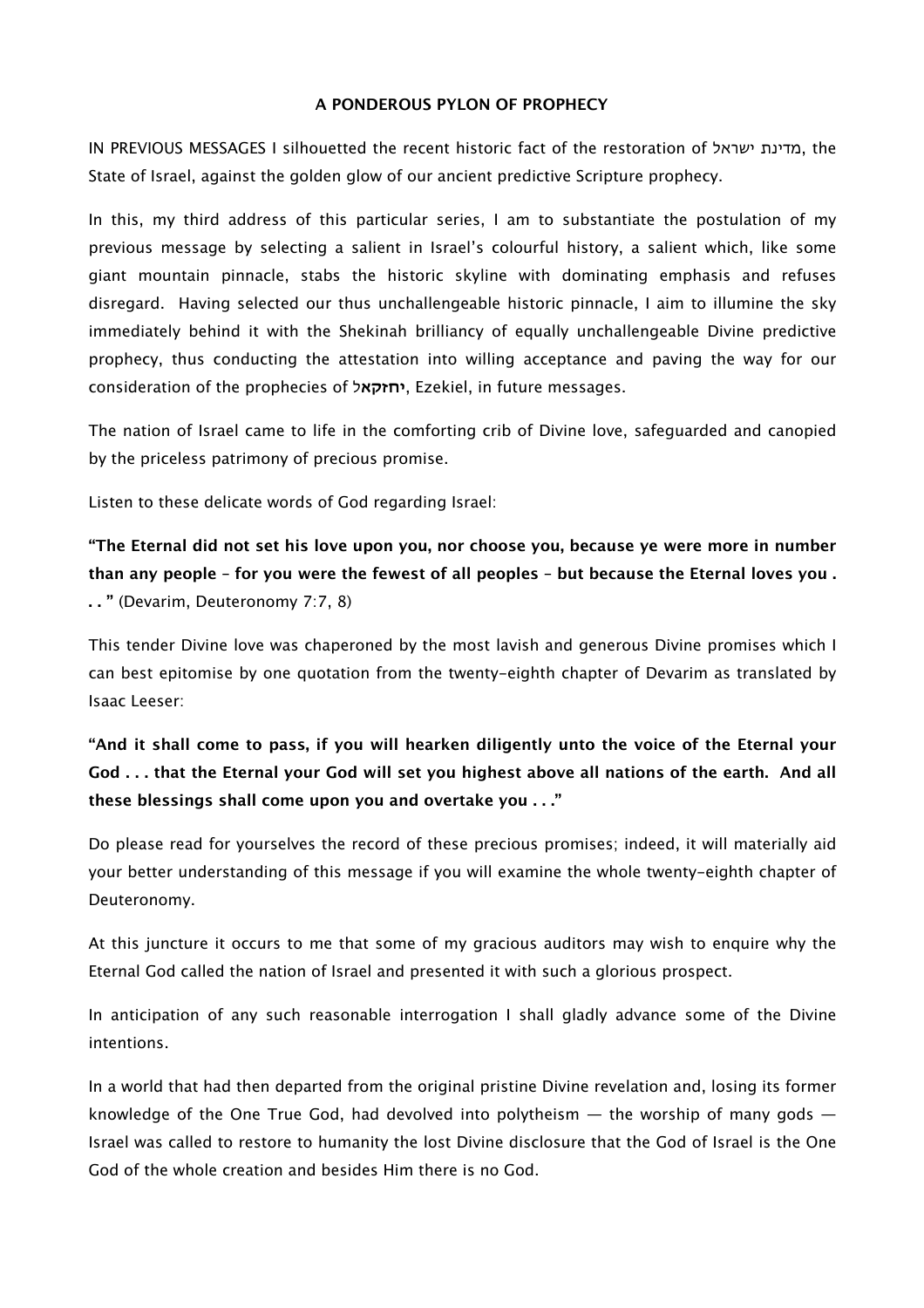Moreover, Israel was to rescue the world from the peril of pantheism and declare the Personality and Holiness of the Godhead. Obviously a faithful performance of this Divinely inaugurated missionary enterprise on the part of the nation of Israel was to be attended by God-bestowed spiritual and material national blessings and prosperity as a manifest demonstration that **"righteousness exalts a nation, but sin is a reproach to any people."**

Israel was also to be the Divine Menorah  $-$  candlestick  $-$  shining forth the oracles of Divine revelation to mankind; and lastly, but certainly chiefly, Israel was to be the tree of God from which would shoot the Branch, צמח, the Messiah and Redeemer of the world.

Admittedly, Israel's patrimony of promise was priceless, but remember that the Divine purpose was priceless, too; indeed, so precious was God's purpose through Israel that Israel's patrimony was accompanied by a grave and very solemn premonition. Let me quote these warning words from Vayikra:

# **"And if notwithstanding this you will not hearken unto Me, but walk contrary unto Me: Then will I also walk contrary unto you in fury; and I, even I, will chastise you, sevenfold for your sins."** (Vayikra — Leviticus 26:27, 28)

Thus far, my friends, we have seen God's purpose, Israel's prospects, and Israel's premonition; now let us look honestly and frankly at Israel's performance.

The history of Israel as recorded in the Tenach (a book, by the way, erroneously designated the "Old Testament") is, as Niebuhr frankly admits, completely free of what he calls "national patriotic falsehood." It is a Divine mirror providing a faithful reflection of national failure. Israel's national performance was a poor one indeed and brought our people into a long, long, dark night of sorrows.

Believe me, I recoil from drawing you into the darkness; yet if, together, we are to emerge into the bright prophetic promise of rest and peace for the beloved people and land of Israel, you must come bravely with me through the night of sorrows.

The Divine chastisements fell successively upon the nation until in the year 70 of the Common Era the prophesied climax as reached when the Roman General Titus destroyed our Temple in Jerusalem and set in motion the ghastly **גלו**ת, the Diaspora, the scattering, the dispersion of Israel among the nations of the world.

It will be tragically easy, therefore, to select our specimen historic salient; the dreaded גלות to be our pinnacle of history, for here commenced Israel's long, dark, tragic stateless trek down the ages of time and along the winding troubled roads of the nations of the world.

If we could employ the tears of Israel's Galut as a solvent to concentrate into one gargantuan pain-stab the anguish of but the six million Jewish people who perished under Hitler-hate, and if, by hypodermic syringe, we could introduce the resultant solution into the veins of the world, there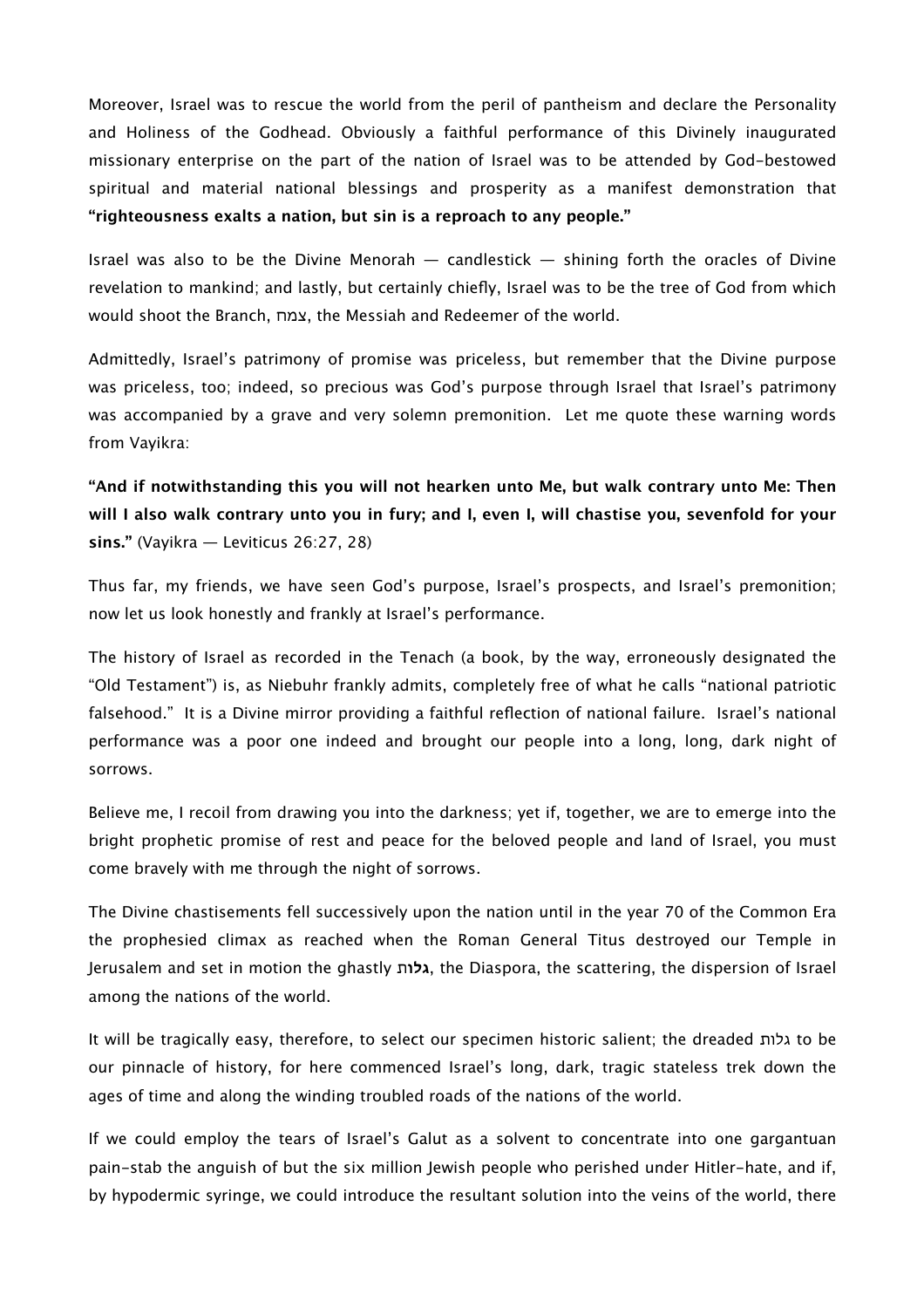would be enough concentrated agony in this one single injection to make the whole globe writhe in pain for centuries.

Do you now enquire if this long night of Israel's anguish can be silhouetted against the illuminating background of prior Divine predictive prophecy? I answer most unhesitatingly that it can. Indeed, that is just the feature of attestation I am now compelled to choose.

Will you hear these selected pronouncements from Vayikra (Leviticus) chapter twenty-six and from Devarim (Deuteronomy) chapter twenty-eight? They are like the ominous beat of some reverberating drum of doom:

**"And I will render your cities a waste … "** (Vayikra 26:31a) **"And I will surely make desolate the land …"** (Vayikra 26:32a) **"And you will I scatter among the nations … "** (Vayikra 26:33a, cf. Devarim 28:64a) **"And among these nations shall you find no ease, and there shall not be any rest for the sole of your foot ... "** (Devarim 28:65)

Let me affirm strongly that the Galut was a definite mark of the Divine displeasure upon Israel nationally, not, of course, necessarily upon Israelites individually, and it is folly to deceive ourselves with specious human theories to the contrary. Let us face the facts.

Moreover, it is none other than our great and blessed prophet Moses who foretold, inter alia, this long **גלות**, this terrible dispersion, and the agony of it.

How happy I am to conclude this message by yielding to the tender impulse within me of giving you this premature assurance of comfort that this very same mantling and predicted night of sorrow is itself the evidence and certainty of the roseate and equally predicted dawn of joy.

How beautifully our Prophet Zephaniah speaks of this time:

**"Sing, O daughter of Zion, Shout, O Israel; Be glad and rejoice with all your heart, O daughter of Jerusalem. The Eternal has taken away your judgements, He has cast out your enemy; The King of Israel, even the Eternal, is in the midst of you; You shall not fear evil any more. He will rejoice over you with joy ... "** (Zephaniah 3:14, 15, 17)

Yes, my beloved friends, surely joy cometh in the morning.